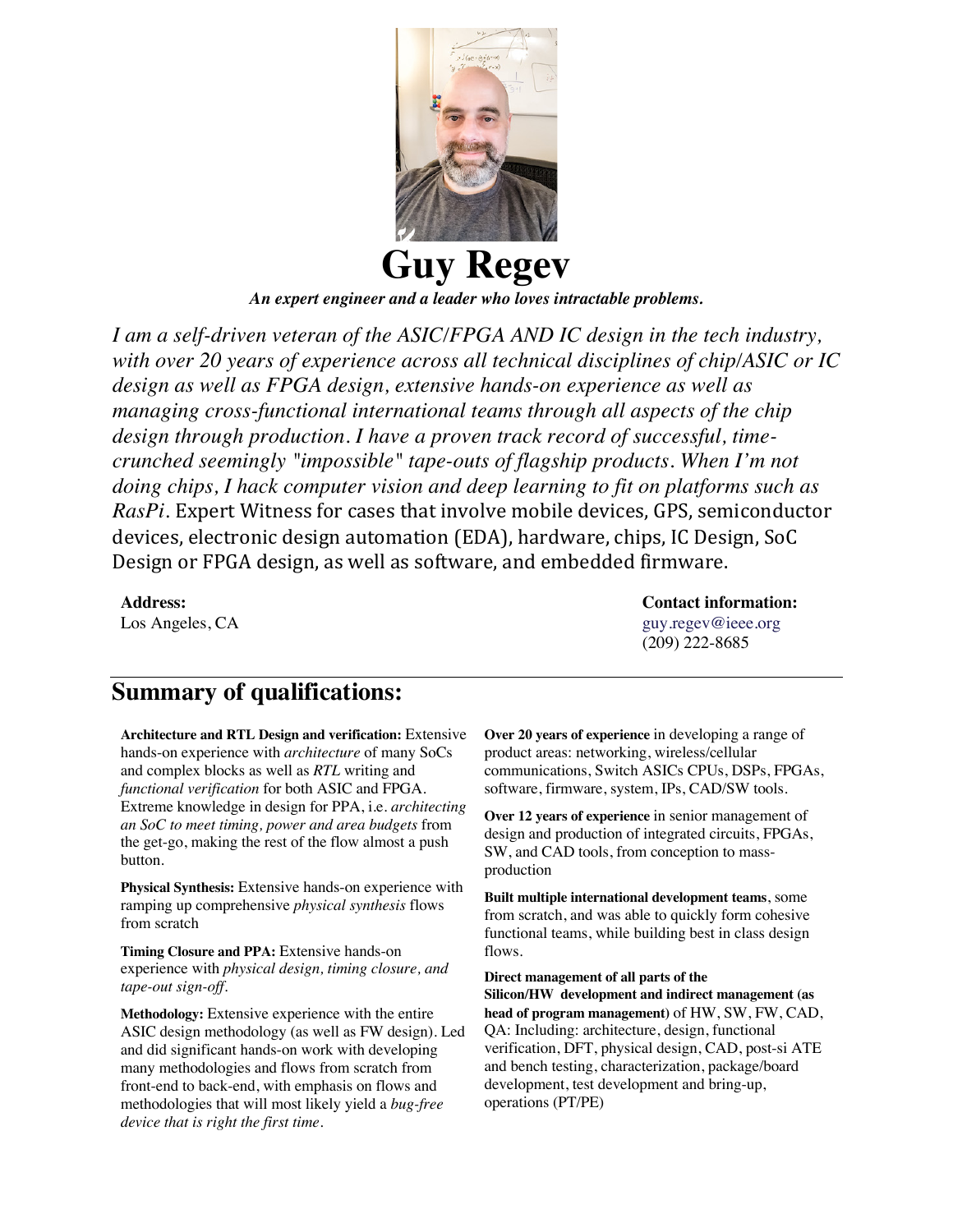#### **Extensive hands-on experience with the following tools:**

- Verilog and RTL design
- **Functional Verification**
- Perl scripting
- Python
- Git/CVS/Mercurial
- Tcl ● Timing constraints design
- Running computer vision in real time on platforms

like Raspberry Pi **Proficient hands-on experience with:** lint, CDC, formal, power estimation tools, DFT tools, ATPG tools

Extensive **Intellectual Property** experience including patent development, analysis, licensing, and strategic positioning. Holds 6 patents.

**Many successful unique complex, SoCs** brought from concept to volume production in multiple companies. Many more tape-outs, shrinks, and product derivatives were brought to production. Covering 65nm down to 10nm processes

**Negotiated agreements** for the purchase of EDA/CAD tools silicon, IP, other vendors, and known foundries for over \$20M.

**Expert Witness** in patent and liability cases that involve IC Design, Chip design, FPGA Design, hardware, software, embedded firmware, EDA/CAD tools.

**Consulting** and advising companies on patent strategy, product positioning and development in the areas of IC Design, FPGA Design and software/embedded firmware design, as well as leadership coaching (how to hire and build cohesive development teams that follow a strict methodology that enable on-time deliveries with high quality (minimal bugs).

## **Experience**

#### **Apr 2019 – Now: Owner and Expert Witness at GR Technologies, LLC.**

- Among our customers are: Latham, Heim Payne & Chorush LLP, Finnegan, Kyle & Harris LLP and more.
- My firm employs expert witnesses/scientists in various areas such as networking, wireless/wired communications, cellular communications, software, firmware, hardware, ASIC, FPGA, semiconductors, radar signal processing, computer vision and image processing, signal processing, algorithms, optics and optical systems, lidars, cameras, sonar, ultra-sound, optical communications and devices, display technologies inc. touch screens, OLED, LCD, EPD, LCD, TFT backplanes and more, Fluid and thermal flow and analysis, RF and antenna design and remote and wearable sensors.
- **Pre-litigation:** Patent infringement and validity analysis. Hardware and software code reverse engineering and reviews – hardware soft (x-ray/CT imaging) and hard teardowns, software extraction out of processors and micro-controllers, software/firmware reverse engineering.
- Doing hardware and software reverse engineering on cases for Latham & Watkins. Produced many patent analysis reports, hardware and software reverse engineering reports.
- Product Liability Cases: Forensic Investigation, Product Copying Analysis, Point of failure analysis - did a failure happen due to hardware, software. Analyze and identify the point of failure.
- Participated in 28 hours of SEAK various Expert Witness training courses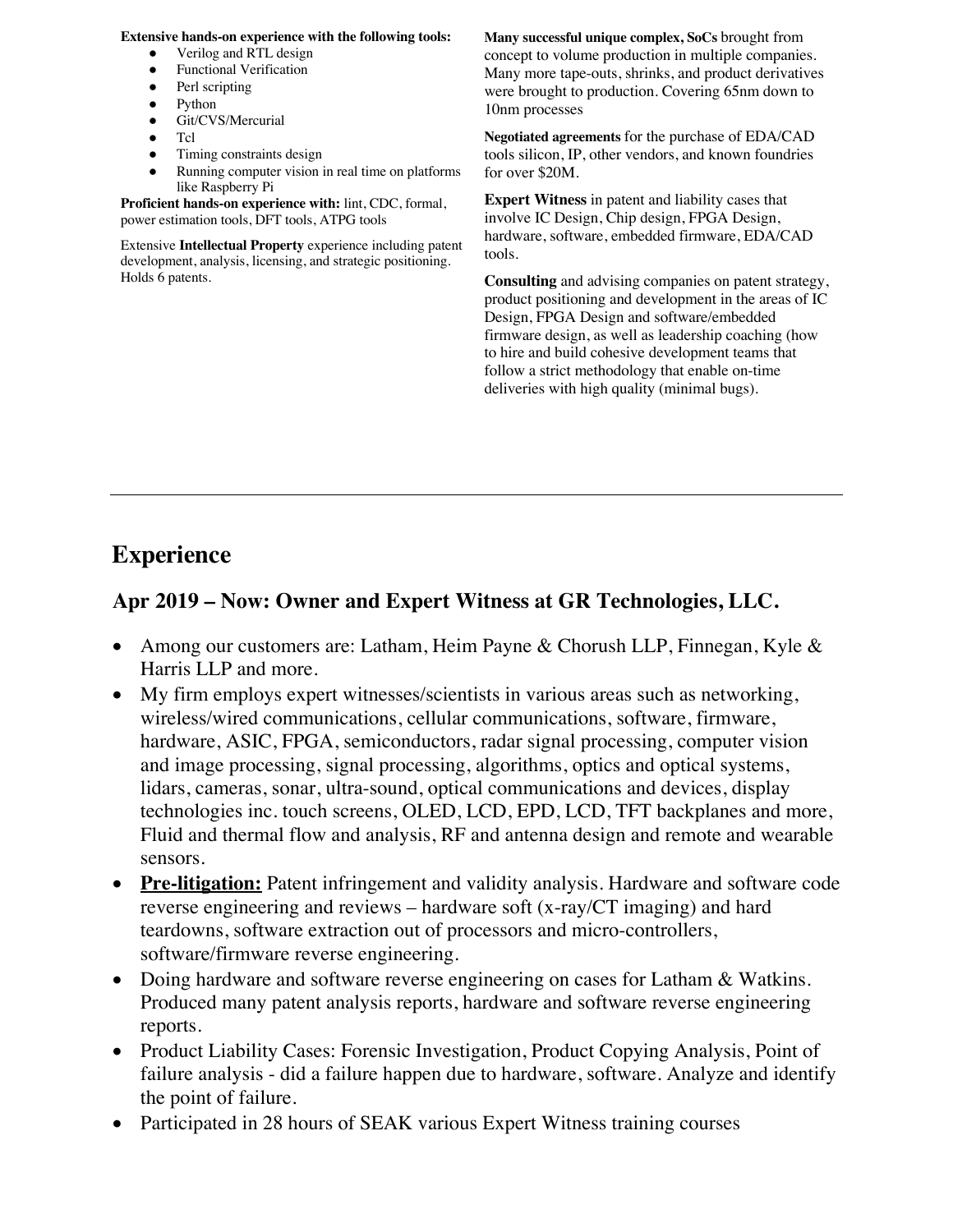- I personally cover patent and liability cases that involve medical, consumer electronics, electronic products, semiconductors, FPGAs, hardware, software, embedded firmware and EDA/CAD tools while the other experts in my cover everything else.
- Helping with IPR petitions and preparing IPR expert declarations
- Preparing claim charts, expert reports

#### **List of cases I personally worked on:**

Latham: Consulting witness on a few consumer electronics infringement cases. Performed patents' analysis, reverse engineering on many consumer products, electrical measurements, software extraction and reverse engineering, scientific reports, expert reports.

**Kyle & Harris**: Plaintiff side. Testifying witness on a high-profile consumer electronic case: *Snik LLC v. Samsung Electronics Co., Ltd. et al*

Performed products' teardowns and many lab reverse engineering and measurements and proved infringement on all asserted claims. Case settled favorably for plaintiff.

#### **Dec 2017 - Now: Chief Engineer & Managing Partner at AlephZero Consulting, LLC.**

- AlephZero Consulting, LLC is a unique consultancy with extreme experience in designing complex algorithm design, chip/FPGA design as well as embedded (realtime) software/firmware design. Our customers range from chip design companies, automotive companies, automotive radar and lidar makers, retail automation companies, financial institutions and more.
- Leading the hardware and embedded software/firmware design of our consultancy.
- Hands-on chip design work for fabless semiconductor companies in the areas of Architecture, SoC Architecture, RTL Design, Verification, early power/area estimation, early floor planning and PPA calculations, flow optimizations, physical synthesis, P&R and timing closure.
- Developed real-time image object detector using neural networks on a Raspberry Pi as an initial prototype and proof of concept for a customer
- Perl and Python scripting for several customers as part of the overall help with prototyping and chip design

#### **2015 - Nov 2017: Director of VLSI, Rockley Photonics Inc.**

- Director of VLSI at Rockley Photonics, a well-funded start-up company that designs and manufactures opto-electrical switch ASICs for data centers. Responsible for the entire VLSI development in the company (digital and analog).
- Managed the design of the company's flagship large and complex switch ASIC  $\sim$ 200mm sq), Topanga-1 - a 1.2TB throughput switch ASIC with in-house analog mixed-signal periphery to enable on-package optical/electrical integration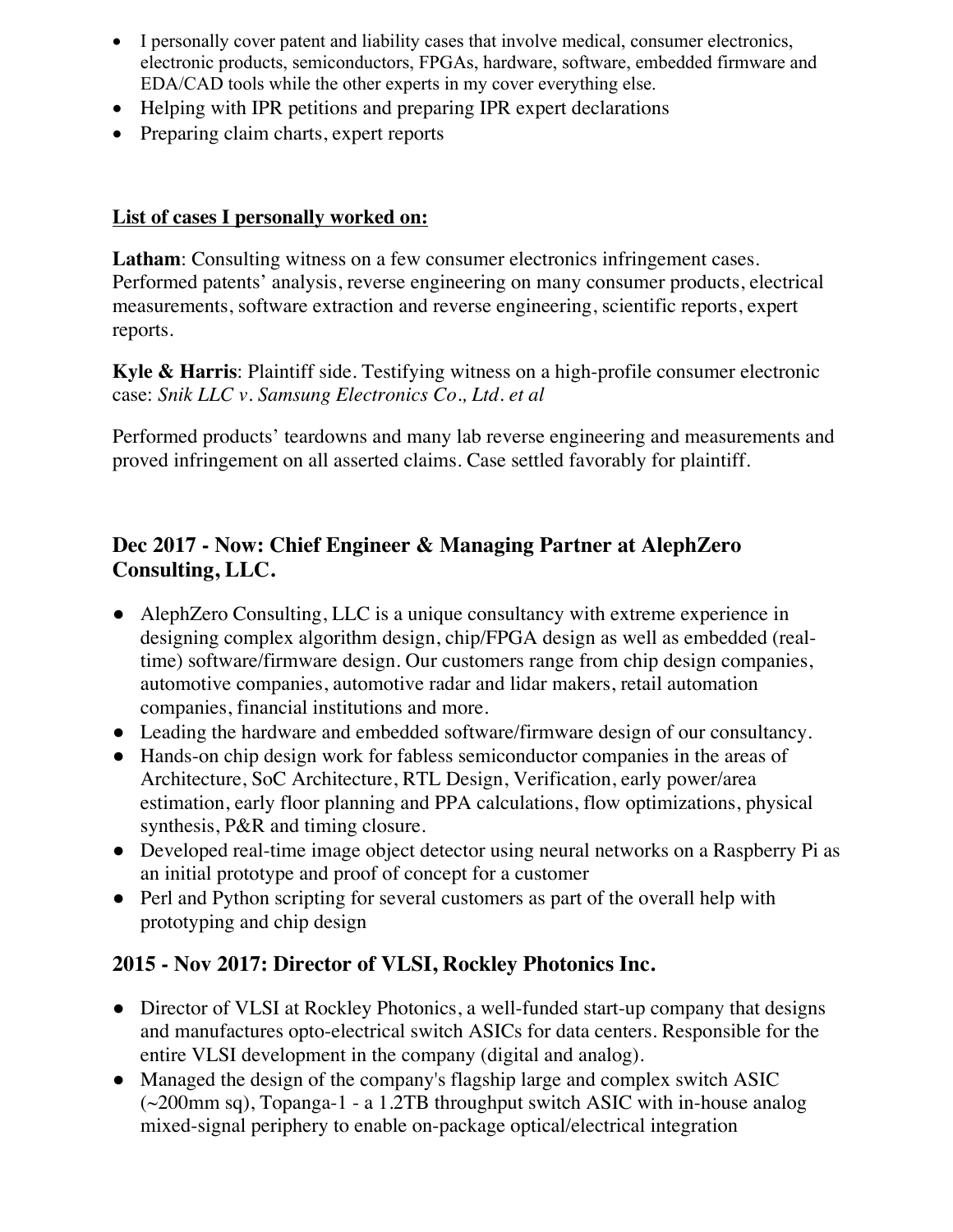- Built a fully functional digital and analog team from scratch.
- Established a complete design flow (based on Cadence, Synopsys' and Mentor tools) from scratch.
- Managed both internal teams as well as all the external teams and partners involved in the design of this device (>40 engineers)
- Responsible for company-wide program management Program Management reports to me.
- Chip was done in the 28nm HPC+ process at TSMC the device was successfully taped-out and came back from fab fully functional on the first tape-out.
- Hands-on participation in architecture, design for PPA, flow development (Perl Python, Tcl), physical design and timing closure.
- Negotiated and put together many partner relationships that included direct access to TSMC (rare for a start-up) as well as design EDA tools, IP and services agreements with companies like Synopsys, Cadence, Mentor Graphics and other partners

#### **2011-2015: Senior Director of VLSI Engineering, Mindspeed Technologies (acquired by Intel in 2014)**

- Managed all the projects/products of Intel's wireless cellular base-station products overall 2 existing chip families and one next-generation family that's currently being designed.
- Managed and hands-on participation in the development from the concept of T2200/T3300 devices, the company's wireless small-base-station baseband processor flagship products.
	- o Managed a big team >50 engineers
	- o The design was done in 32nm low-power process at Samsung.
	- o The device supports dual-mode LTE and 3G (UMTS/HSPA+), 4x4 MIMO, 64 users
	- o The device included several cutting-edge processors and DSPs which were timing-closed to aggressive frequencies
	- o Devices are now in full production and being shipped to many customers by Intel
- Managed and participated in hands-on the development of next-generation product development, T3400
	- o Design is being done in Intel's 14nm low-power process
- Managed and participated hands-on the aggressive P&R and timing closure of the Intel UK (used to be Picochip) recent devices, last of which was implemented at 40nm at TSMC after they missed their tape-out date. Helped to get the design closed and ready for tape-out quickly
- Put in many new cutting-edge design-flows in place and completely transformed Mindspeed's design flows to enable schedule consistency and predictability, high quality, right-the-first-time, big free chips.

#### **2008-2011: Manager IC-Design, Broadcom**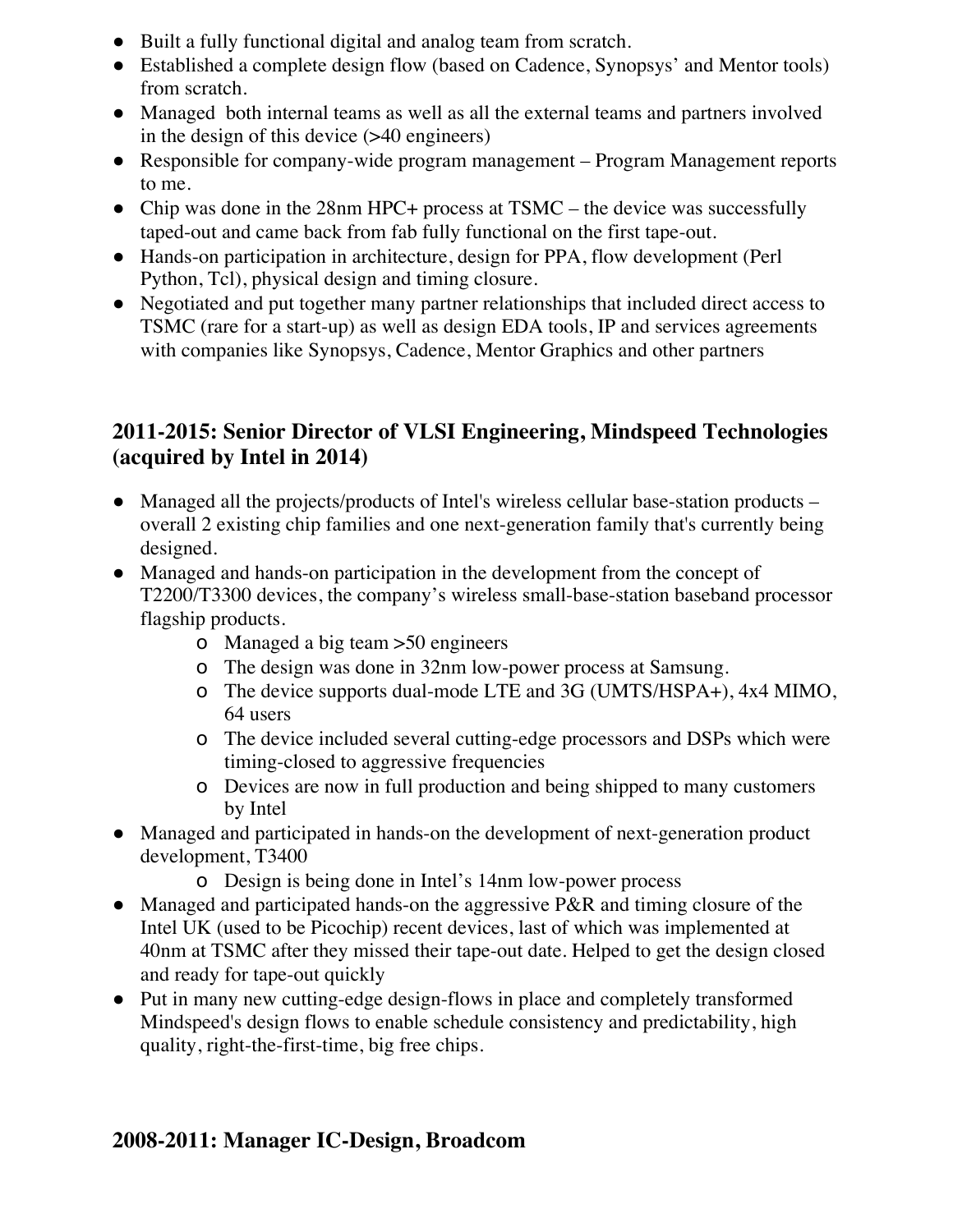## **ASIC Group Manager, Percello (was acquired by Broadcom)**

- Managed the VLSI department of Broadcom Israel (Percello a fabless semiconductor company which was acquired by Broadcom during 2010) and reported directly to the Sr. Director of Engineering in Percello.
- Greatly contributed to Percello's success and acquisition process both through ontime technical deliveries, as well as with thorough documentation and presentations and participated in the acquisition due-diligence process.
- Managed the development of the next generation project in Broadcom LTE baseband processor for small cells. This is a cross-site project which involves many of Broadcom's teams.
- Provided direct technical counsel to the company's executive leadership on business development issues and product roadmap.
- Managed and hands-on participation in the silicon development of Percello's PRC6000 SoC IC, the company's flagship product. Managed a large cross-site team in the process. Led it from conception to a successful tape-out and mass-production.
- PRC6000 was a 3G (UMTS/HSPA+) femtocell baseband (small cellular base station) processor in the 65nm low-power process node, integrating a CPU processor at 500Mhz and DSP core at 300MHz
- Led entire project planning and execution from concept and architecture to volume production.
- Full design cycle in less under one year, from system definitions to tape-out.
- Successful test program ramp, including Tester selection, test program development, test vendor management, full characterization, process skewing, and yield management, full reliability testing (HTOL, HAST, temperature cycle, etc.)
- Directly managed mass-production including ordering engineering and production lots from TSMC, handling wafer shipments to packaging
- Chip was right the first time and is now in mass-production (single tape-out)
- Led and took part in the evaluation, definition, and development of all design flows from scratch
- Managed the development of the next generation small base-station baseband processor in Broadcom
- Filed several patents during the projects' development
- In charge of all partners, fabs, test vendors, and contractor relations and all related business negotiations
- Published an IEEE article regarding the innovative methodologies employed by the team and presented at Synopsys SNUG

#### **2005 – 2008: Manager VLSI design, LSI/Agere Corporation, Israel**

- Led several product developments in LSI which included a few silicon chips for cellular handsets (cell phones)
- In one project, I led a multi-disciplinary, cross-site (Israel and US) project of the company's roadmap. The projects consisted of the integration of two chips: a 3G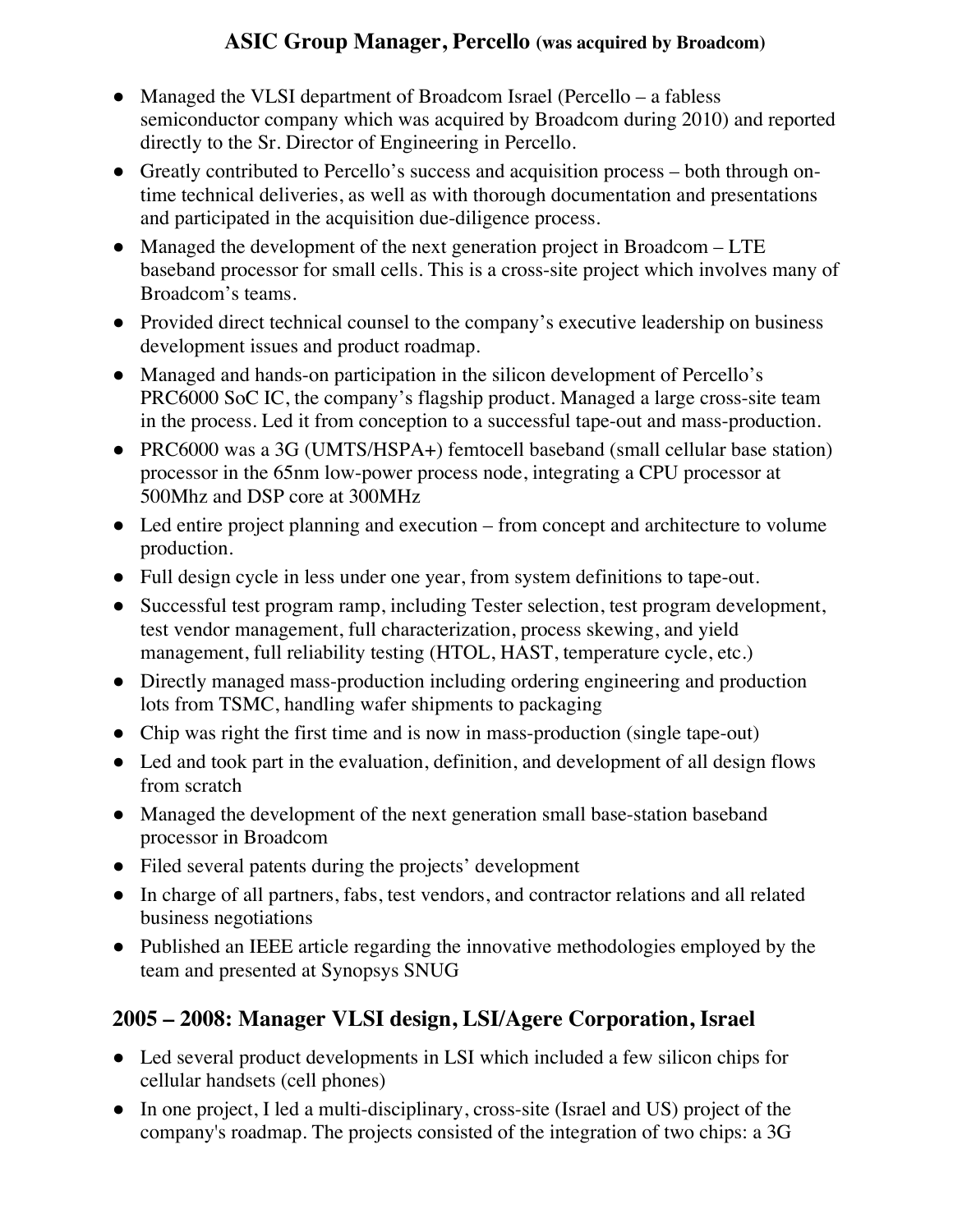UMTS modem for handsets (cellular phones) with a GSM modem while designing and adding brand new features as well as die shrink to 65nm process (first of its kind in the company)

- In the other product, managed and led a stand-alone 3G UMTS/HSDPA modem that went to a cellular phone that Samsung produced.
- Reported directly to the Sr. Director of 3G technologies design in LSI
- Managed and led the project through very successful tape-outs and bring-up to a fully-functional IC.
- All product devices were right the first time and went to production on the first tapeout.
- Led the production program bring-up and device characterization
- Managed a large international engineering team (about 40 engineers) from U.S., India, and Israel
- Responsible for all of the VLSI/ASIC design aspects, from Architecture/RTL to layout to GDSII and test vector bring-up for production readiness, bring up and testing.

#### **2001 – 2005: Senior VLSI Engineer, Intel, Israel, and the USA**

- Worked on the Centrino Duo mobile processor (Centrino Duo) Intel's first 65nm tape-out, and first dual-core architecture.
- Gained very extensive knowledge in the complete design cycle of huge, ultra-speed VLSI projects
- Worked in Santa Clara, CA for a relocation period.
- Gained vast knowledge with high-speed architecture designs
- Designed and verified a very large block called Memory Ordering Buffer (MOB)
- Led the verification of a large group of logic blocks in the CPU called Memory Cluster
- Owned the full chip timing flow development and timing closure, to enable timing closure of a multi-core CPU running at a frequency of 3GHz
- Developed an innovative approach for dual-core full chip STA Flow optimization which reduced the full chip timing problem to a single core, thus saving months in the project's schedule, money, and resources. The solution was adopted in many projects across Intel.
- Gained valuable experience with Intel HDL and synthesis (Physical Compiler).
- Proposed a method of increasing the performance of the processor by several percent.

#### **1998 – 2000: Senior VLSI/ASIC Design Engineer, Kerenix, Israel**

● Kerenix was a startup that was trying to develop a huge ethernet electro-optical switch.

● I was responsible for the architecture, design, and verification of major blocks of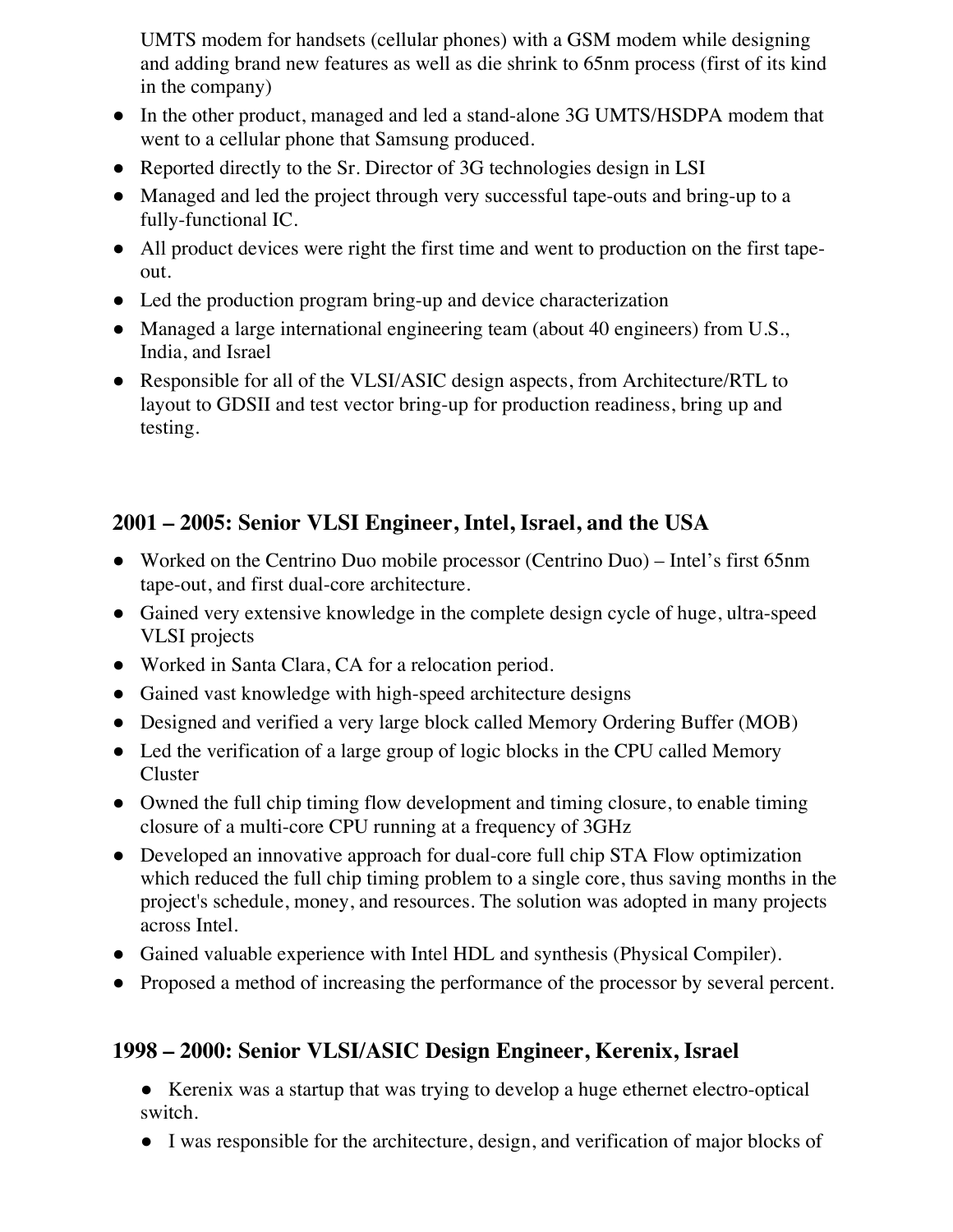the switch chip(s)

• Kerenix went bankrupt and closed-shop in 2001.

#### **1998 – 2000: VLSI Design Engineer, Motorola Semiconductor, Israel**

- Worked on "Star-Core" which was Motorola Semi's flagship DSP processor chip at the time.
- Gained extensive knowledge of DSP architectures, programming, and parallelism.
- Full verification of individual logic blocks, as well as full-chip level, using PERL and Verilog.
- Utilized various verification methods (Formal Verification, Equivalence Checking, etc.)
- Extensive DFT knowledge in all scan methods (Mux-D and LSSD), JTAG/MBIST

## **Education**

#### **Ben Gurion University, Israel**

**Bachelor of Science in Electrical and Computer Engineering** *1995 – 1998 (Finished full curriculum of B.Sc EE, plus a few M.Sc. courses in 3 years instead of 4)*

• Focusing on communication systems and signal processing

#### **Professional Associations Senior Member of IEEE**

- Senior IEEE member
- Senior Member, IEEE Consultants Network
- Senior Member, IEEE Circuits and Systems Society
- Senior Member, IEEE Communications Society
- Senior Member, IEEE Computational Intelligence Society
- Senior Member, IEEE Consumer Electronics Society
- Senior Member, IEEE Engineering in Medicine and Biology
- Senior Member, IEEE Signal Processing Society
- Senior Member, IEEE Systems, Man, and Cybernetics Society
- Senior Member, IEEE Technology and Engineering Management Society
- Senior Member, IEEE Systems Council
- Senior Member, IEEE Council on Electronic Design Automation
- Member, ACM

## **Advisory Boards**

• **PXLIZE LLC. – Automating parental controls for digital video content using sophisticated deep learning**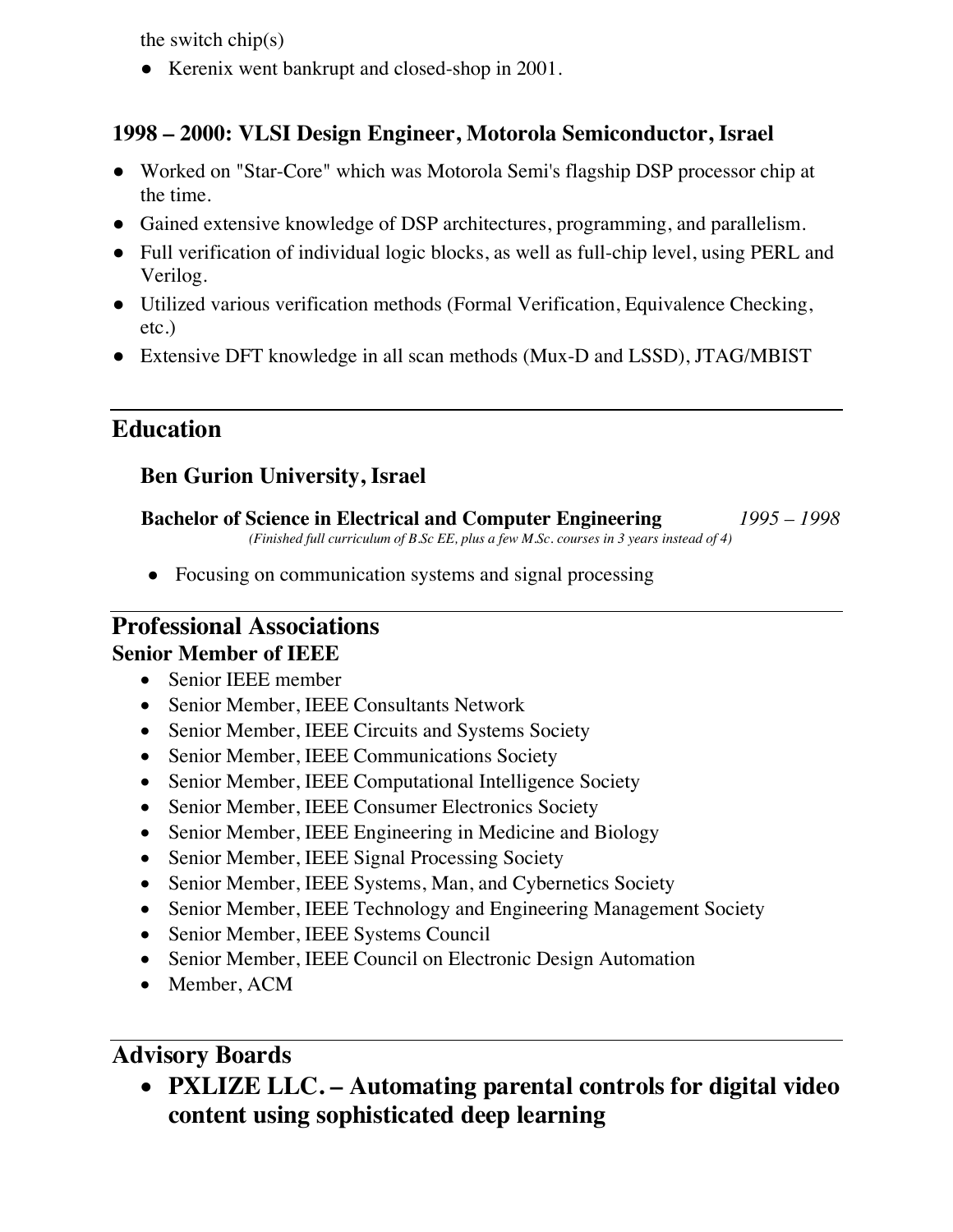## • **CRadar.Ai – A paradigm shift that improves Radar's phase accuracy by orders of magnitude**

# **Publications**

- "A methodology for timely verification of a complex SoC," IEEE 2009 International SoC Design Conference (ISOCC), Busan, 2009, pp. 137-140.
- "Reduction in ATE Test time for Core Wrapped (Border Sealed) blocks by Avoiding Q->SI at speed timing arcs & Interface X sources", Intel SoC Conference

# **Patents**

- "Generating a random number in an existing system on chip" US8522065B2
- "System and method for line coding" US20170230143A1
- "Synchronization and ranging in a switching system" US20170279591A1
- "METHOD OF REMOTELY MONITORING RESPIRATION" US 62/625,578
- "Hardware efficient system and method for load balancing using a random number" US20180074861A1
- "Optoelectronic Switch" GB2566248B

# **Additional Qualifications**

- Fully-developed and proven managerial and leadership skills
- Very strong analytical and problem-solving skills
- A true self-driven hands-on innovator who uses out of the box thinking to flip problems on their heads and accomplish the "impossible"
- U.S Citizen
- Extreme knowledge in semiconductors design from circuit level to high level architecture as well as hardware and software design
- Extreme knowledge in an immense variety of ASIC/FPGA tools and processes
- Extreme hardware and software hacking abilities including control over several languages such as Perl, Python, Tcl, and platforms such as Raspberry Pi and Arduino.